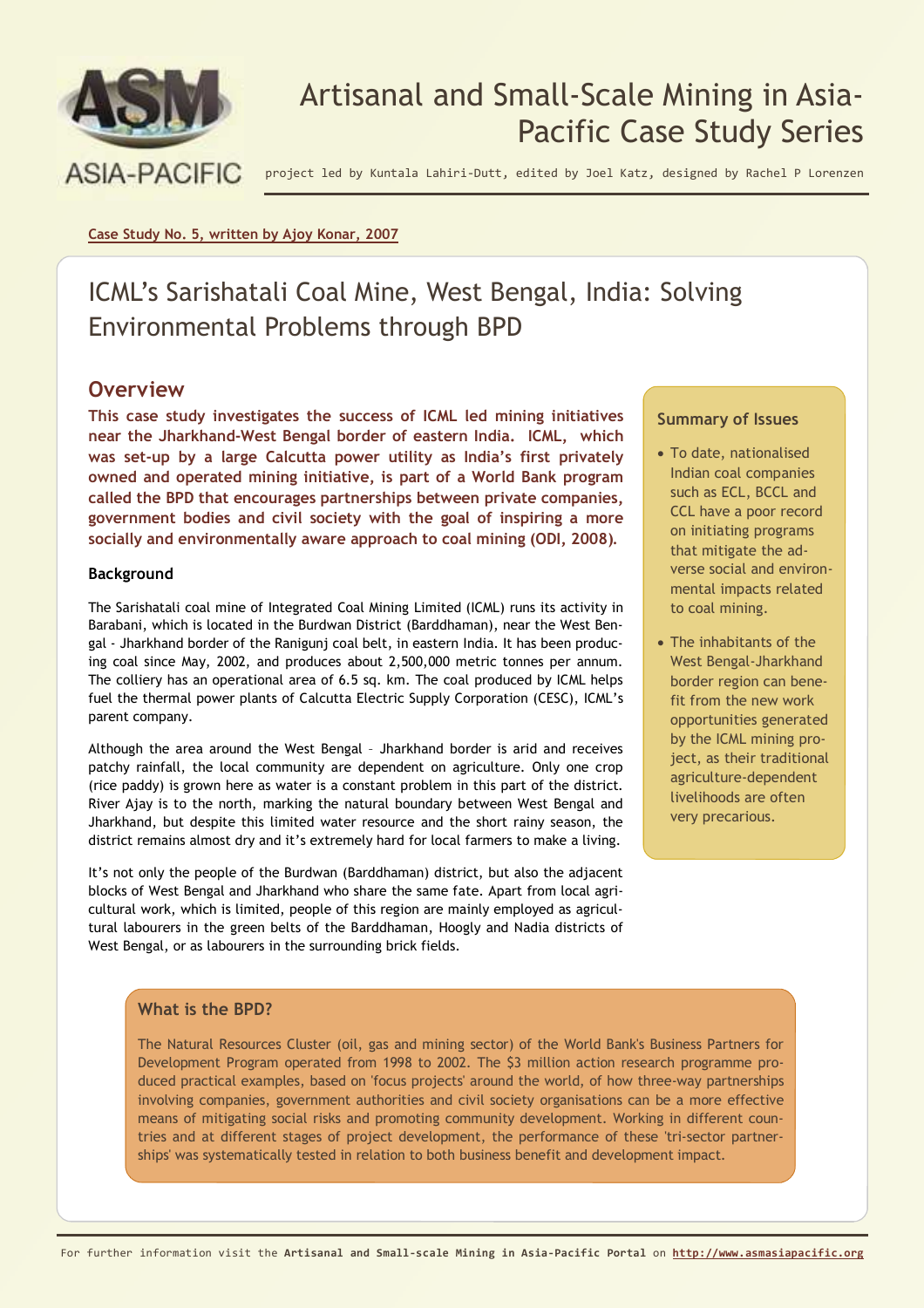#### **Continued from page 1 - Background**

In the off-season they usually work under the local coal mafias mining coal in the several illegal mines that pepper the area. Along with the people of Barabani, at least 2,000 people from Jharkhand cross the river everyday to also work in these collieries. A whole days work, which varies from 10 to 12 hours, earns them between 40 to 50 rupees, which is far less than the daily wages from agricultural labouring.

The Ranigunj coal belt of eastern India stretches for 1500 sq. km. It was the first coal belt to be discovered in India, and is the richest. With the exception of a few privately owned collieries, like Bengal Emta and ICML, the government owned Coal India Limited controls most of the mines along the belt under its subsidiary, Eastern Coal Fields Limited (ECL), etc. Due to perennial loses suffered by Coal India Limited over the past six years caused by mismanagement of their vast holdings and oversized workforce, many mines have been shut down, particularly in the area controlled by the ECL along the Ranigunj coal belt.



**Environmentally polluting cooking coal processing plants, Jharkhand, India** 

Consequently, several thousand workers in the area, formerly employed by ECL, had to find alternative work, turning to the illegal mines run by coal mafias. Most of the coal produced in the illegal collieries is used for brick production in the brick fields of Barddhaman and neighbouring districts.

To date, seven local villages, namely, Madanpur, Sarishatali, Rakhakura, Diguli, Anandapur, Rasulpur and Nutandihi have so far participated in ICML-related activities. Prior to starting its mining activities, ICML undertook developmental projects through tri-sector partnerships to solve the problems of the local inhabitants which may originate for its activities.



**Map of Burdwan District (Barddhaman), near the West Bengal - Jharkhand border** 

#### **Why is Integrated Coal Mining Limited (ICML) Different?**

Established by CESC, one of Calcutta's main power utilities, ICML was formed to set up and operate a planned coal mine located near the village of Sarshatali in West Bengal. The Sarshatali Coal Mining project was the first privately owned and operated mining initiative in India, providing the unique opportunity for the private sector to take the lead to ensure that the local community and the environment are protected against the adverse effects of mining.

The International Finance Corporation (IFC) of the World Bank agreed in principle to part-finance this project, but would only provide equity and loans if certain conditions were met, including an effectively managed resettlement of the approximately 215 households affected by the mine development, the mitigation of any social and environmental impacts, and the distribution of benefits to local communities associated with the mine.

In an effort to identify and prioritise social development needs in the mine impact area, and to determine the best strategy to develop trust among the local community, the ICML and its partner organisations designed a comprehensive survey. Over a fourmonth period in 1999, ICML worked alongside ASHA (the Association for Social and Health Advancement), a community development nongovernmental organisation (NGO) based in Calcutta, Suchetana (a local NGO), the Office of the District Administrator, and community leaders (village- and 'block'-level Panchayat), to undertake a survey for the local community that incorporated a livelihoods assessment and trust-building measures (LATM).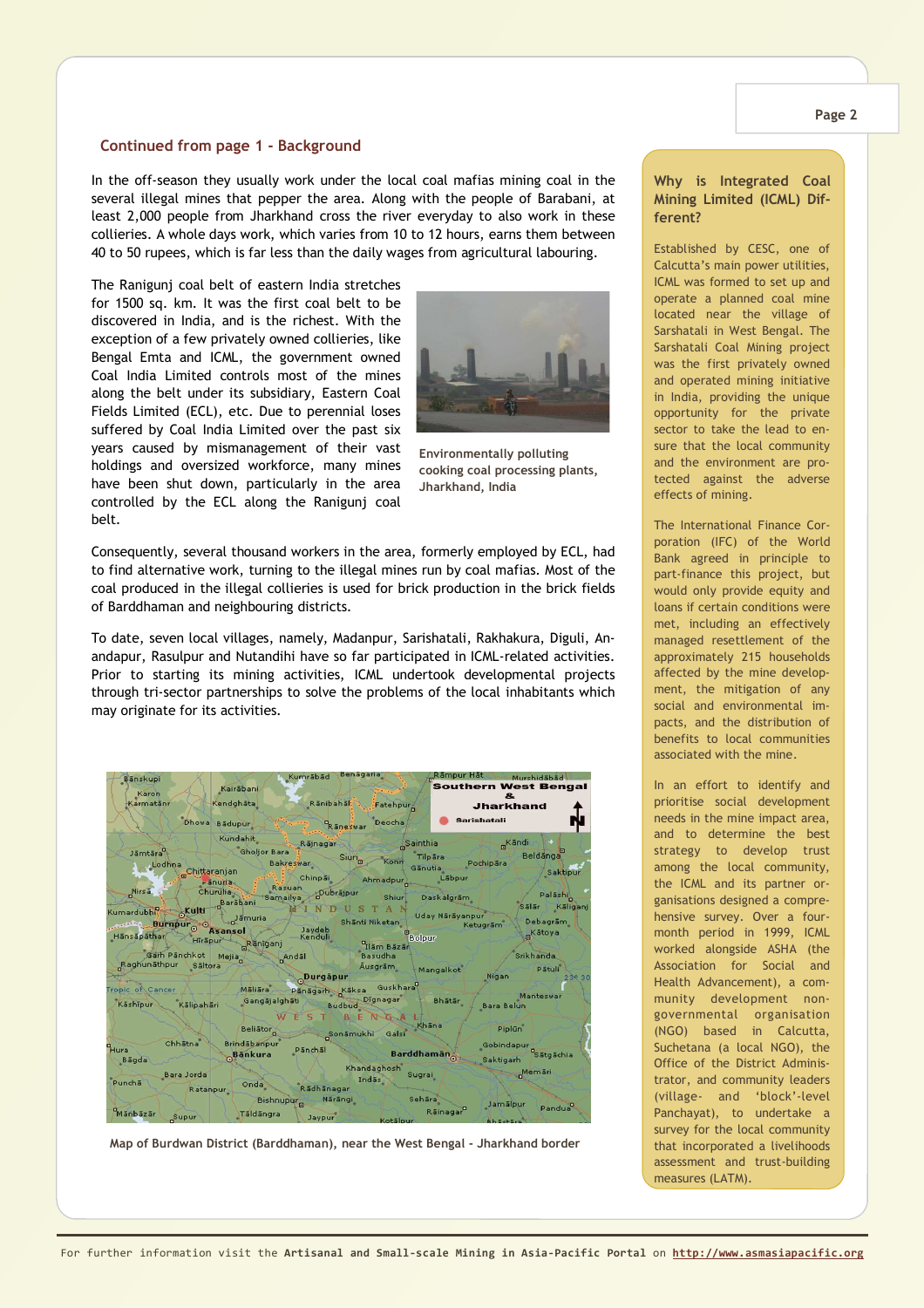



**Location of two mine sites in District Burdwan**

## **Some ICML Initiate Community Development Programs**

#### **Income Generation Program**

For use in a power plant, coal with a Volative Matter (VM) 20 or higher is preferred, but typically Indian power plants use coal with a VM 12 or higher. Below this value, the coal, locally known as Jhama, is usually discarded. But if processed, this coal can be used in various ways, particularly for domestic activities such as for cooking fuel. In an effort to make dispossessed locals from the seven mine-affected villages more financially independent, ICML started distributing this processed low-grade coal among the villagers. Using a quota system, villagers were allotted a quantity of the coal for their own personal use or to be sold to earn a little extra cash.



**Indigenous community processing coal to make Jhama**

Now, villagers had an alternative source of income if they were faced with drought or lost their land, as a single truck-load of Jhama can earn between 6,000 and 8,000 rupees (AUD 174-230)<sup>1</sup>. Both men and women can earn from 80 to 250 rupees a day by processing and selling this coal, which is not only used for domestic activities but also in the brick fields. Before this ICML initiative, the local coal mafia controlled the entire Jhama industry. But now, under the ICML, locals can earn much higher wages than they were paid in the past, and the most vulnerable groups like women and members of the Santal tribe can join the labour market. In this way,

these groups have a better chance of climbing out of the poverty trap, gaining access to healthcare, education and shelter. Distributing the Jhama among local villagers has, however, presented problems for the ICML, as they can only sell the Jhama Moreover, no contract can be signed between local affected people, local NGOs and the company regarding distribution of Jhama as it is forbidden by the central government rule.

## **Beginning of the Story**

In May 2001, ICML formed a partnership with the district authority of district level government, known as Burdwan Zilla Parishad (BZP), and the local community to construct a linkroad of 10.5 km to transport coal from the mine site to the nearest railway station at Barabani.

The process culminated in the signing of a Memorandum of Understanding (MOU) by:

- ICML/CESC:
- BZP: and
- Barabani Panchayat, Samity (local government at the 'block' level, representing the three local Gram Panchayats of Jamgram, Punchra and Barabani, which covered the area affected by the road).

An integral part of the BZP's development plan, the road has given the local community better access to the nearest market, school and hospital, not to mention ICML facilities and mine sites.

The success of the link-road project has inspired a series of other partnership initiatives, focusing on community healthcare (with the local NGO ASHA), afforestation programs at the mine site and, projects relating to income generation for local villagers.

<sup>&</sup>lt;sup>1</sup> Based on conversion rates as of 28 January 2008.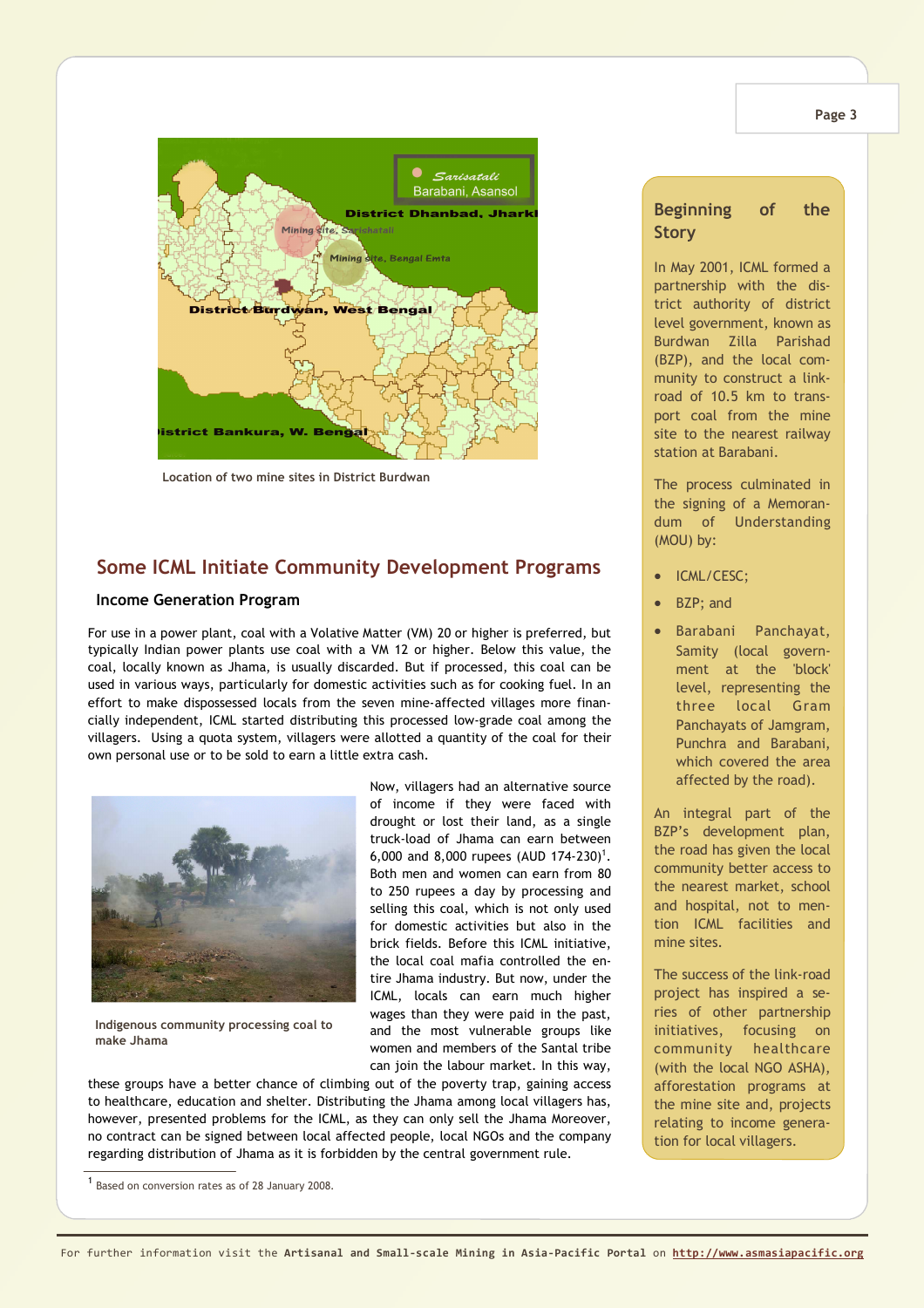#### **Page 4**

#### **Continued from page 3 - Some ICML Initiate Community Development Programs**

But ICML is practicing this distribution in consultation with local community leaders and Gram Panchayet (Local self government) to maintain its program and to prevent fighting between the inhabitants of different villages for Jhama. Of course completely unofficially!

#### **Health Care**

In December 2000, ICML started a partnership with a local NGO, ASHA, which specialises in health sector, and local panchayet (local self government in village and block level), with the goal of identifying the most significant health issues facing the local community. Support was given by an advisory committee which included the Asansol Mines Board, the District Health Office and Barabani Panchayet Samiti.

The agreed vision of this health partnership initiative was to promote healthy communities, free from infectious diseases, malnutrition and addiction, and to provide the local community with basic health care services through the pooling of resources from all the partners.

The scope of the program included activities such as increasing the availability of safe drinking water for communities around the mine site, improving sanitation conditions in the operational area, improving primary immunisation coverage for children (in particular for polio and measles), controlling communicable diseases (particularly TB, leprosy and malaria), promoting family planning measures, promoting mother and child health care, and improving nutritional status among women and children.

As well as organising health camps, between 2004-2005, ICML helped to distribute safe drinking water in the



**Eastern states of India including Jharkhand and West Bengal** 

Jamuria block with the assistance of the Government of West Bengal's Department of Public Health. Another ICML led initiative was the construction of the boundary wall and a block at the local block hospital.

In an effort to encourage good sanitation practices among children and to ensure a clean school environment, ICML constructed a modern outdoor toilet block and supplied clean drinking water to the local Nutandihi primary school (See image below). ICML has also introduced a public health awareness education program to ensure that the school kids actually use these facilities.



**Labour slums for workers from ECL mines, Jharkhand India** 

#### **Construction of Link Roads in the Villages**

As well as construction of the 10.5 km link road from Sarishatali coal mine to Barabani Railway station, several other link roads have been constructed since 2002 as part of the BPD "focus-group" Tri-Sector Partnership Initiative. The concrete road at the nearby Madanpur village is one example.

At the nearby village of Hosainpur, however, ICML faced a unique problem. From the outset of the ICML Tri-Sector Initiative, it was agreed that ICML would coordinate all its projects in consultation with community leaders, the local self government, and local NGOs, and that any construction would be outsourced to external contractors appointed by the local district government, or Burdwan Zilla Parishad.

But Hosainpur's villagers rejected outright any possibility of outsourcing labour to Zilla Parishad appointed external contractors. Instead, they insisted that they should supervise and undertake the road construction themselves.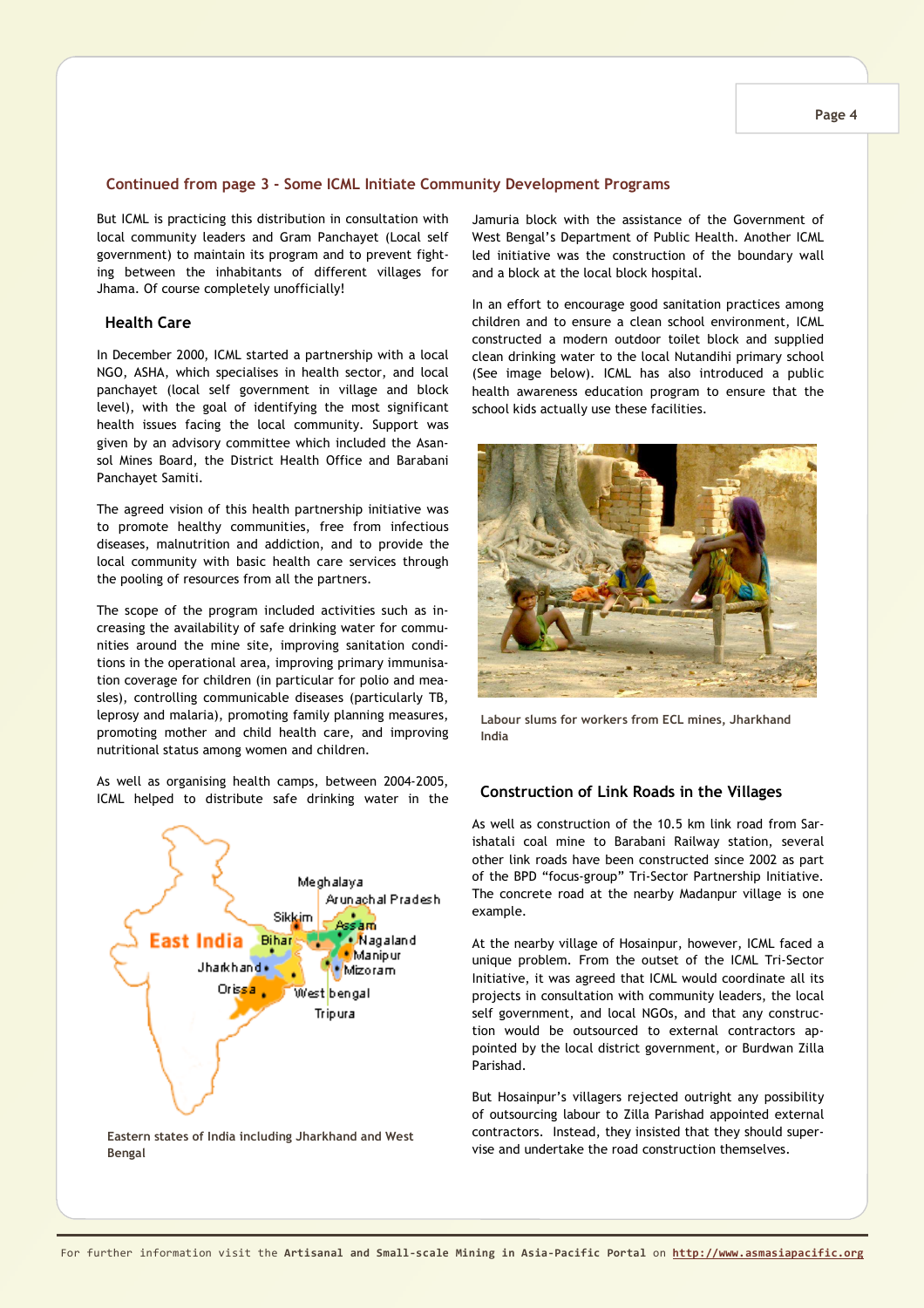#### **Continued from page 3 - Some ICML Initiate Community Development Programs**

This was unacceptable, as the local villagers didn't have the experience or expertise to take on this kind of project without it becoming a debacle, so a compromise was made that all members of the special partnership would together decide on a suitable contractor, and the villagers would supervise every phase of the road's construction.

In the village of Nutandihi, a separate gravel road has been constructed to be used by students of the local secondary school though there is the main link road from Sarishatoli to Barabani to avoid accidents.

### **Construction/ Renovation of School Building**

In another BPD inspired initiative, ICML rebuilt and renovated a number of primary school buildings in the villages of Sarishatoli and Nutandihi, which had been seriously damaged. Another project successfully completed in Nutandihi, is the construction of a complete block and a compound wall at the local secondary school. This is the only secondary school in the area.



**Nutandihi Primary School** 

## **Conclusion: Success or Failure?**

In theory, at least 10% of the project cost for any mining project should be set aside specifically for mine site rehabilitation after mine closure<sup>2</sup>. The reality, however, is very different, and very few mine operators practice any sort of mine site rehabilitation at all. A handful of examples where mine site rehabilitation programs were actually introduced include ECL's open cast coal mines in the Hazaribagh district of Jharkhand, where there was an attempt to reforest the mine site after closure. ECL's covered mines in the Ranigunj coal belt, however, were abandoned without any attempt to reclaim the mine-degraded land. Most of these covered mines have now been taken over by local coal mafias.

In addition to ensuring environmental rehabilitation after mine closure, every mining project must spend a percentage of its total annual budget on damage control, as well as ensuring the local population and economy develops in a sustainable way and isn't adversely impacted by mining-related operations. Unfortunately, the ICML is one of the only mine operators in India that incorporates comprehensive developmental initiatives into its overall management strategy.

On a brighter note, ICML can be used as an example for India's big mine operators on how to run a profitable mine, while guaranteeing that the local community and environment are protected. Clearly, the BPD 'focus project' in Jethwai has been a great success, and the ICML experience has shown that the 'tri-sector' partnerships that involve private companies, governmental bodies and civil groups can be extremely effective way to successfully implement developmental programs. Continuing on in this direction, the ICML plans to spend 5,000,000 rupees (about AUD 140,650) in the financial year 2006 – 2007 for new development projects for seven other local villages in the vicinity of their mining operations.

 $^2$  Chapter 5 of the Mineral Conservation and Development Rules, 1988, states that "Every holder of a prospecting license or mining lease shall undertake the phased restoration, reclamation and rehabilitation of lands affected by prospecting or mining operations and shall complete this work before the conclusion of such operations and the abandonment of prospect or mine". The provisions of Mineral Concession Rules and Mineral Conservation and Development Rules are, however, not applicable to coal, atomic minerals and minor minerals. In the case of coal mining, the operators have to comply with inspection and appropriate enforcement of conservation measures by the Coal Controller under the Coal Mines (Conservation and Development) Act, 1974 with a view to ensuring scientific mining (Indian Ministry of Mines Website, 2007).